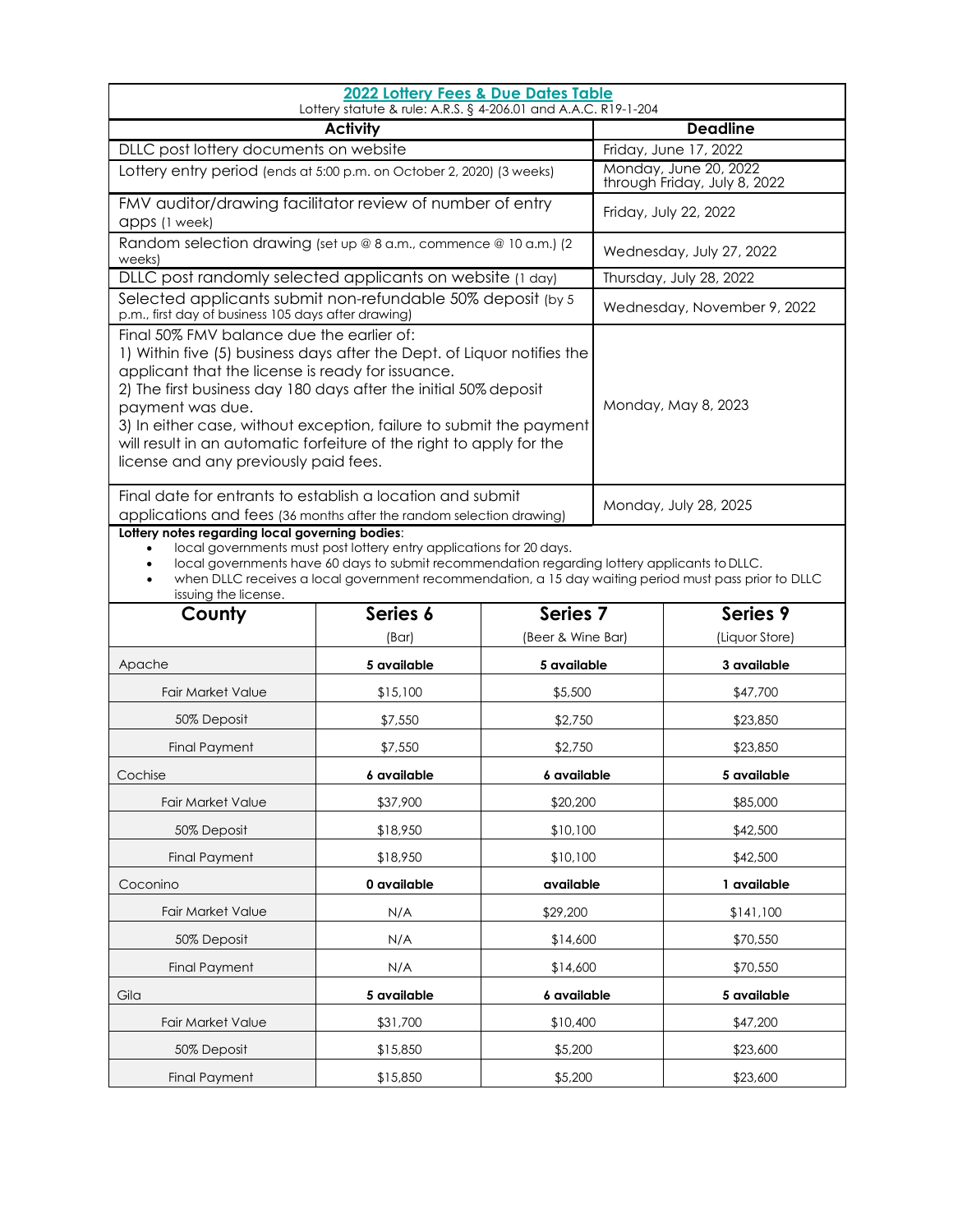| Graham                   | 5 available  | 4 available  | 2 available  |
|--------------------------|--------------|--------------|--------------|
| <b>Fair Market Value</b> | \$31,100     | \$11,200     | \$62,200     |
| 50% Deposit              | \$15,550     | \$5,600      | \$31,100     |
| <b>Final Payment</b>     | \$15,550     | \$5,600      | \$31,100     |
| Greenlee                 | 2 available  | 3 available  | 4 available  |
| <b>Fair Market Value</b> | \$28,500     | \$10.200     | \$47,200     |
| 50% Deposit              | \$14,250     | \$5,100      | \$23,600     |
| <b>Final Payment</b>     | \$14,250     | \$5,100      | \$23,600     |
| La Paz                   | 0 available  | 5 available  | 0 available  |
| <b>Fair Market Value</b> | N/A          | \$11,900     | N/A          |
| 50% Deposit              | N/A          | \$5,950      | N/A          |
| <b>Final Payment</b>     | N/A          | \$5,950      | N/A          |
| Maricopa                 | 16 available | 39 available | 10 available |
| <b>Fair Market Value</b> | \$204,700    | \$49,600     | \$768,900    |
| 50% Deposit              | \$102,350    | \$24,800     | \$384,450    |
| <b>Final Payment</b>     | \$102,350    | \$24,800     | \$384,450    |
| Mohave                   | 0 available  | 6 available  | 0 available  |
| <b>Fair Market Value</b> | N/A          | \$31,300     | N/A          |
| 50% Deposit              | N/A          | \$15,650     | N/A          |
| <b>Final Payment</b>     | N/A          | \$15,650     | N/A          |
| Navajo                   | 4 available  | 7 available  | 1 available  |
| <b>Fair Market Value</b> | \$48,300     | \$6,100      | \$67,700     |
| 50% Deposit              | \$24,150     | \$3,050      | \$33,850     |
| <b>Final Payment</b>     | \$24,150     | \$3,050      | \$33,850     |
| Pima                     | 8 available  | 15 available | 6 available  |
| Fair Market Value        | \$50,200     | \$16,400     | \$126,000    |
| 50% Deposit              | \$25,100     | \$8,200      | \$63,000     |
| <b>Final Payment</b>     | \$25,100     | \$8,200      | \$63,000     |
| Pinal                    | 5 available  | 8 available  | 0 available  |
| <b>Fair Market Value</b> | \$35,900     | \$12,500     | N/A          |
| 50% Deposit              | \$17,950     | \$6,250      | N/A          |
| <b>Final Payment</b>     | \$17,950     | \$6,250      | N/A          |
| Santa Cruz               | 0 available  | 3 available  | 3 available  |
| Fair Market Value        | N/A          | \$9,100      | \$84,900     |
| 50% Deposit              | N/A          | \$4,550      | \$42,450     |
| <b>Final Payment</b>     | N/A          | \$4,550      | \$42,450     |
| Yavapai                  | 4 available  | 6 available  | 1 available  |
| Fair Market Value        | \$73,900     | \$35,000     | \$114,700    |
| 50% Deposit              | \$36,950     | \$17,500     | \$57,350     |
| <b>Final Payment</b>     | \$36,950     | \$17,500     | \$57,350     |